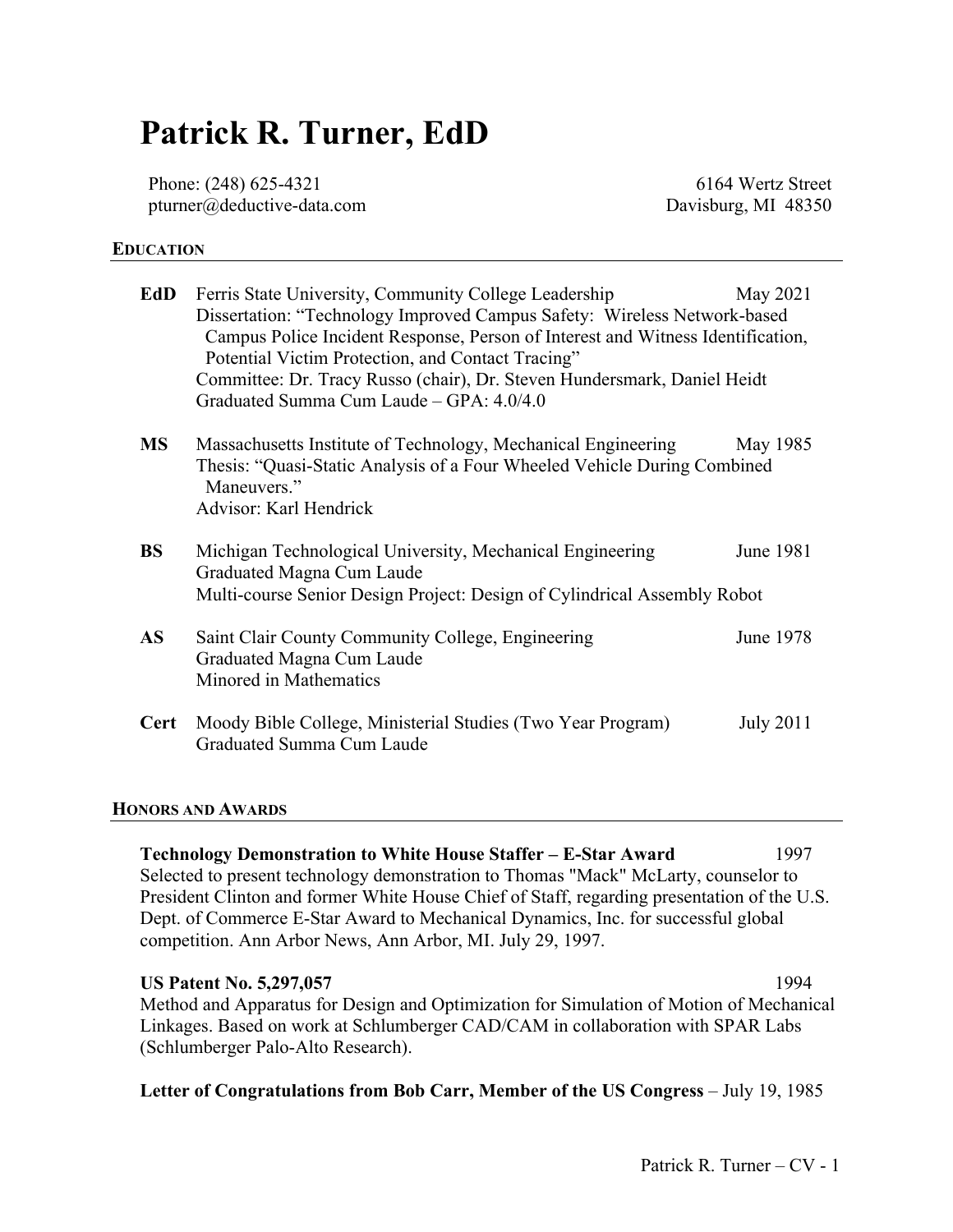| Congratulations Letter on graduation from Massachusetts Institute of Technology.                                                                                                                                                                                                               |  |
|------------------------------------------------------------------------------------------------------------------------------------------------------------------------------------------------------------------------------------------------------------------------------------------------|--|
| <b>Appeared on 'Motor Week' Televisions Original Automotive Magazine</b><br>1985<br>Appeared as General Motors on-air representative for Motor Week's® segment titled,<br>'Computers in Engineering at General Motors' (Hosted by John H. Davis), Aired in 1984-85.                            |  |
| 1983-1985<br><b>General Motors Fellowship</b><br>Full support to attend MIT (Massachusetts Institute of Technology) Master of Science in<br>Mechanical Engineering Program.                                                                                                                    |  |
| Phi Kappa Phi and Pi Tau Sigma Member<br>1980<br>National Higher Education Academic Honor Society Organizations                                                                                                                                                                                |  |
| President of Tau Beta Pi - Michigan Beta Chapter<br>1979-1980<br>National Higher Education Engineering Honor Society                                                                                                                                                                           |  |
| <b>Forging Industry Educational and Research Foundation Scholarship,</b><br>1979-1980<br><b>Marathon Electric Manufacturing Scholarship,</b><br>Michigan Tech Student Fund Scholarship<br>Scholarships Awarded based on academic performance and campus participation.                         |  |
| <b>President of Saint Clair County Community College Engineering Society</b><br>1978<br><b>Engineering Honor Society Organization</b>                                                                                                                                                          |  |
| <b>RESEARCH EXPERIENCE</b>                                                                                                                                                                                                                                                                     |  |
| 2021<br>Dissertation, Ferris State University, Big Rapids, MI<br>Advisor: Dr. Tracy Russo                                                                                                                                                                                                      |  |
| Title: "Technology Improved Campus Safety: Wireless Network-based Campus Police<br>Incident Response, Person of Interest and Witness Identification, Potential Victim<br>Protection, and Contact Tracing"                                                                                      |  |
| General Motors, Pontiac, MI and University of California, Berkley, CA 1986 to 1987<br>Position, Research Sponsor and Coordinator<br>Variable Valve Train Research for GM 2.5L four-cylinder automotive engine.<br>Compare cycle-limited hydraulic lifters and various valve mechanism designs. |  |
| General Motors, Pontiac, MI and Ricardo Engineering, England<br>1986 to 1987<br>Position, Research Sponsor and Coordinator<br>Variable Valve Train Research for GM 2.5L four-cylinder engine<br>Compare various variable cam profile approaches and mechanism designs.                         |  |

**Master's Thesis**, Massachusetts Institute of Technology, Cambridge, MA 1983-85 Advisor: Dr. Karl Hedrick

**Title: "**Quasi-Static Analysis of a Four Wheeled Vehicle During Combined Maneuvers"

Developed computer simulation used very early in automobile design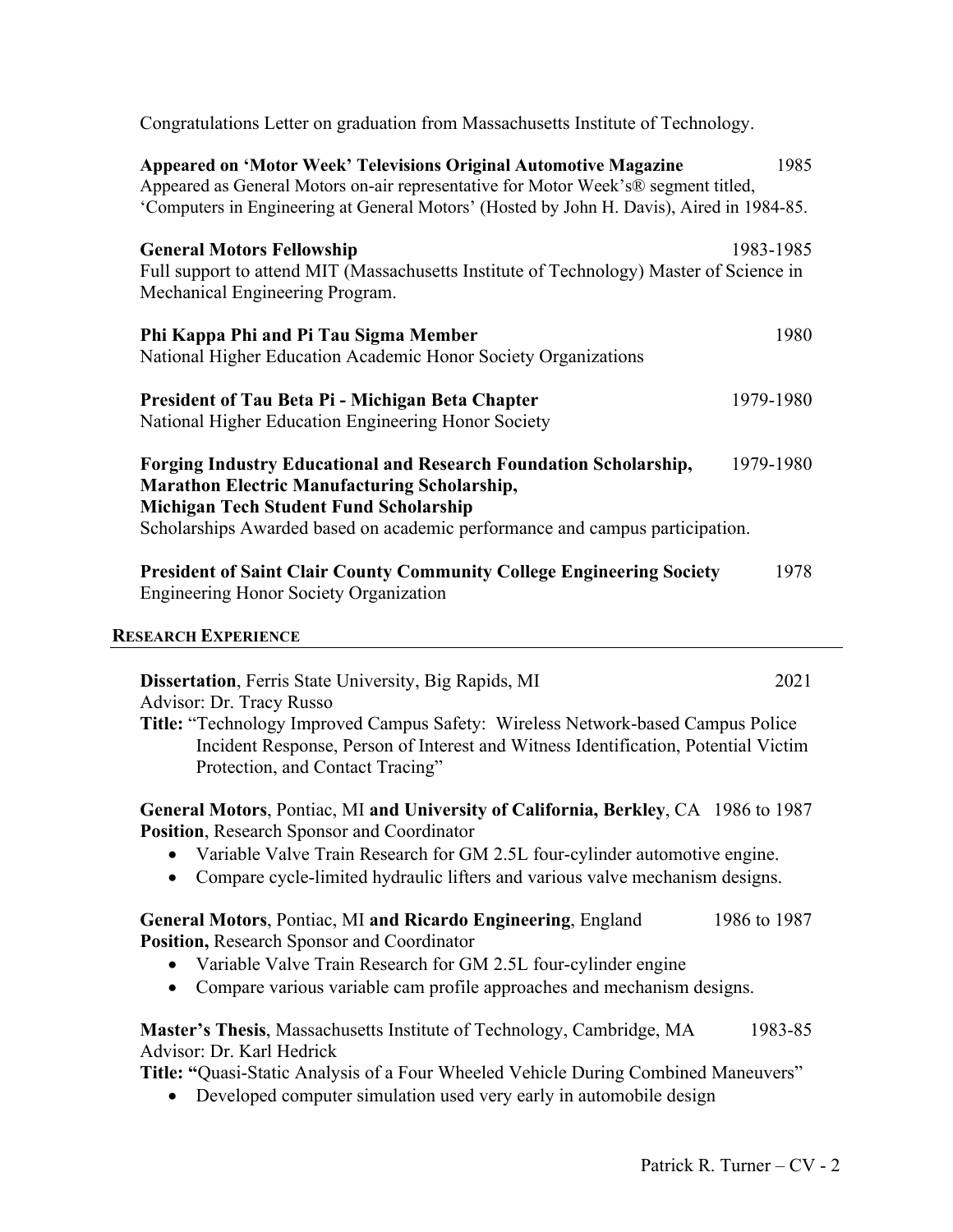## **INNOVATION EXPERIENCE**

**Schoolcraft College, Vice President and Chief Information Officer**, Livonia, MI **– 2017- 2021 –** Conceived and led development of integration of wireless network technology and student information systems for improved campus safety. Led to current DCCL Dissertation.

**Schoolcraft College, Vice President Chief Information Officer**, Livonia, MI **– 2015-2019 –** Conceived concept and worked with VMware® Inc. and Ellucian® Inc. to develop Digital Backpack™ Higher Education product enabling new remote access to tech heavy classes. Expanded online/remote course delivery including those typically only available on campus.

**Schoolcraft College, Chief Information Officer**, Livonia, MI **– 2015** – Invented Data Center Design and Operations CRIMMP™ Strategy. CRIMPP – Creates focus on Capacity, Redundancy, Infrastructure, Maintenance, Monitoring, and Policy as critical considerations for all major systems. Led to development of continuing education classes at Schoolcraft.

**Liberty Center One, LLC, Chief Technology Officer**, Royal Oak, MI **– 2012 –** Use of low-cost data center cold aisle containment using PESG 4'x8' plastic and Unistrut dolly system.  $(1/10<sup>th</sup> cost of commercial cold aside containment product)$ 

**Web Elite, LLC, Chief Technology Officer**, Royal Oak, MI **– 2009- 2010 –** Led development of a novel data center monitoring system via dry contacts, A/D converters, and web software resulting  $-1/8$ <sup>th</sup> cost of commercial product and approached by large HVAC Mfg. to commercialize the idea.

**Web Elite, LLC, Chief Technology Officer**, Royal Oak, MI **– 2006 –** Helped develop and led creation of WE-Present computer-based training authoring system. New line of business.

**Web Elite, LLC, Chief Technology Officer**, Royal Oak, MI **– 2004 –** Novel strategy led to having one of General Motors, Inc. top 5 uptime apps through layered monitoring. Result was continued GM business when executive VP consolidated all but seven IT vendors.

**Schlumberger CAD/CAM, Inc. Engineering Manager. 1987-88 –** Developed new process for Schlumberger Modal Analyzer results integration with Bravo3™ Finite Element Analysis for product design – expanded market with new product.

**Schlumberger CAD/CAM, Inc. Engineering Manager. 1987-88 –** Developed process to integrate ADAMS™ large displacement analysis results with Finite Element Analysis automating quasi-static analysis design studies. Resulted in increased sales in Japan.

**General Motors, Inc. Project Engineer. 1982 –** First GM use of modal synthesis analyzer to study placement of tuned-absorber to solve engine cradle noise and vibration problem.

**General Motors, Inc. Project Engineer. 1982 –** Novel use of SPICE™ circuit analysis tool to model a mechanical system. After performing a theoretical translation of a 2.5 liter X-Car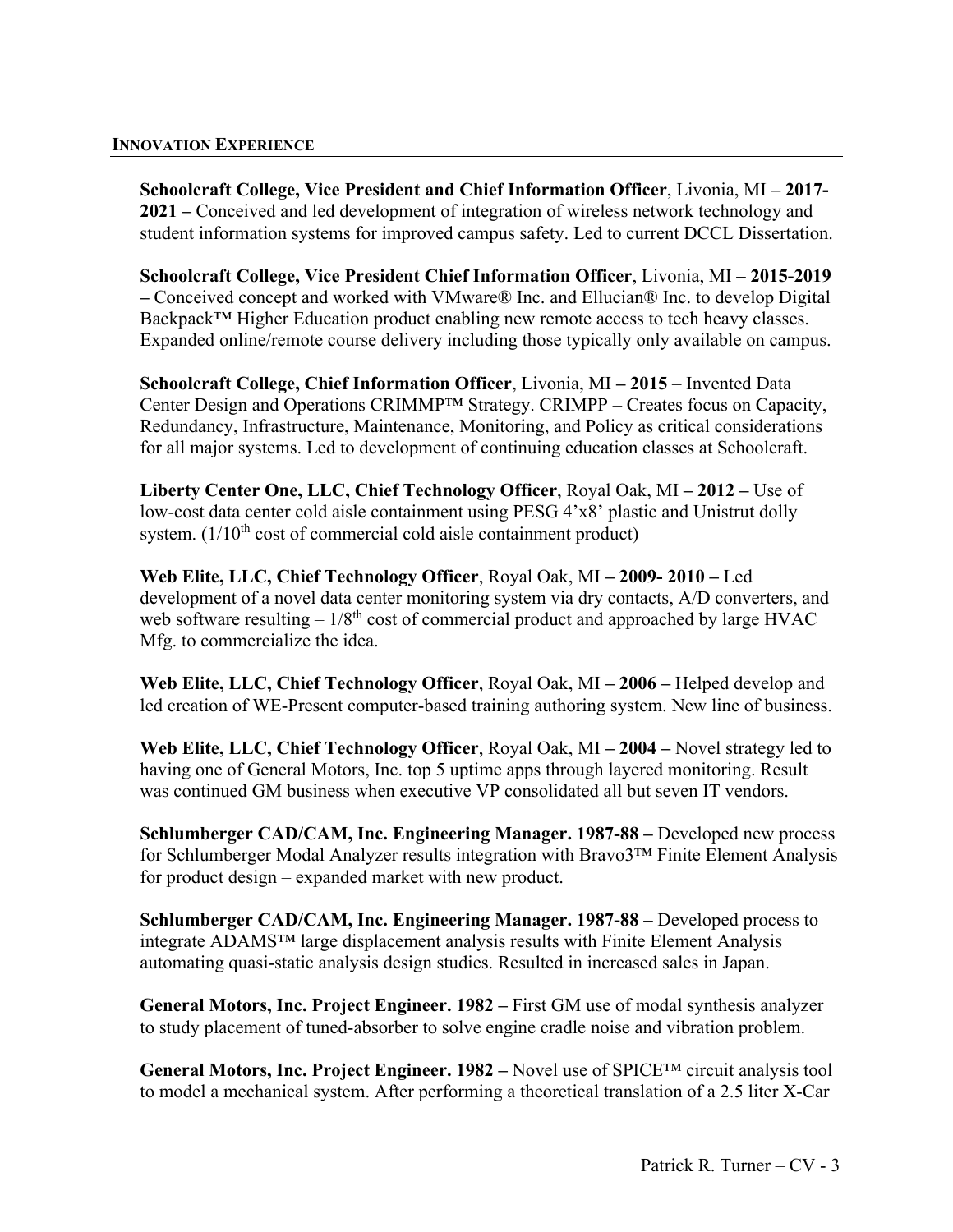automotive engine system to an equivalent electric circuit, accurately simulated an off-idle full car surge vibration. Proved engine fuel throttle body injector response impulses excited surge. Also proved mechanical stiffness or mass changes were not practical solutions. Resulted in engine control team "detuning instantaneous throttle body injector performance."

**General Motors, Inc. Project Engineer. 1982 –** Resolved 1982-83 Pontiac Fiero interior noise issue by developing novel vibration-isolating cooling line car body mounts/supports.

## **TEACHING EXPERIENCE**

**Schoolcraft College**, Livonia, MI September 2015 to December 2017 **Adjunct Professor**, Continuing Education in Computer and Information Systems

- Taught Data Center Design, a course covering data center design concepts of capacity, redundancy and infrastructures for major facility systems including power, cooling, networking, security (both networking and physical) and building/floorplan infrastructure.
- Taught Data Center Operations, a course covering data center operations including monitoring, maintenance, and operational policies for major facility systems; power, cooling, networking, networking and physical security as well as building infrastructure. Policy focuses on putting controls in place to assure compliance with information technology and security audit standards.
- Developed and taught original course material based on commercial experience.

**The River**, Holly, MI & Faith, Waterford, MI September 2008 to December 2015 **Instructor**, Continuing Education

- Developed six 6-7-week courses on theological topics taught courses, 2008 to 2015
- Developed course and taught eSword® software usage & strategy for five years.
- Developed original content for eSword® study and research software system.

## **PUBLICATIONS**

## *Journal Publications*

Turner, P. R. (2020, November). 'Emerging leader perspective: Community college entrepreneurship during the pandemic.' *Perspectives*. Ferris State University.

Turner, P. R. (2020, September). 'Increasing remote access to tech heavy classes for all student populations on simple personal devices.' *Learning Abstracts, 23*(9). League for Innovation in the Community College.

Turner, P.R., `Integrating Finite Element Analysis with Quasi-Static Loadings from a Large Displacement Dynamic Analysis ' Mechanical Engineering Systems Magazine, Auerbach Publishers, September/October 1990.

Turner, P.R., `Integrating the Mechanism Optimal Synthesis Tool into the Mechanical Design Industry ' Proceedings of the Society of Manufacturing Engineers, AUTOFACT '89 Conference and Exposition', Detroit, Michigan, Oct. 1989.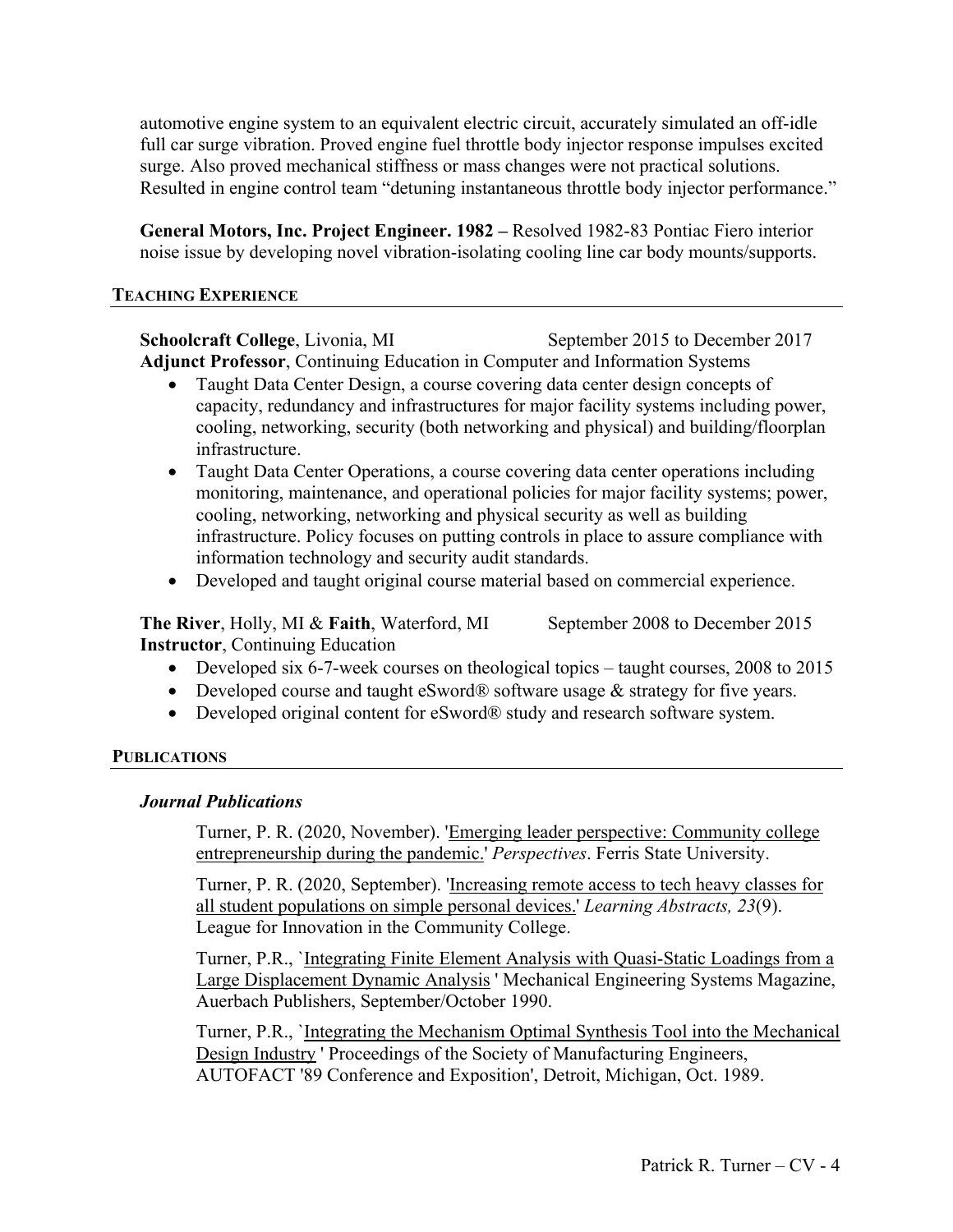Turner, P.R., and Bodner, M.E., `Optimization and Synthesis for Mechanism Design' SME paper no. MS88-711, Proceedings of the Society of Manufacturing Engineers, AUTOFACT '88 Conference and Exposition', Chicago, Illinois, Oct. 1988.

## *Conference Papers*

Turner, P. R., Heidt, D. (2019). 'Wireless Transformation, Security Analysis, Student Safety.' Merit Member Conference. Dearborn, Michigan, May 8, 2019

Turner, P. R., (2019). 'ETHOS Powers the Ellucian® Connector™ for Lab Computer Access from Anywhere with the VMware® Digital Backpack™.' Ellucian Elive Conference Session EL252784, April 7-10, 2019. New Orleans, Louisiana

Turner, P. R. (2017). 'Leadership, Workplace Engagement & Key Skills for Driving Change' Ellucian GLUG (Great Lakes Users Conference). September 25, 2017

Turner, P. R., Grewe, J. (2017). 'Any App on Any Device: Higher Education Digital Backpack And The New VMware Connector For Ellucian.' Ellucian GLUG (Great Lakes Users Conference). September 25, 2017.

Turner, P. R., (2017). 'The Enterprise IT Security Portfolio: A Technological Survey. Secure World: Surviving the Siege.' Secure World Conference, Dearborn, Michigan. September 13, 2017

Turner, P. R., Blackstone, C, Heidt, D. (2017). 'Hosted Virtual Desktop Computing as a Managed Service. in Higher Ed.' Merit Member Conference. May 17, 2017.

Turner, P. R., Merrion, D., Grewe, J. (2017). 'Making the VMware Digital Backpack for Higher Education a Reality: A CIOs Case Study.' Merit Member Conference. May 16, 2017.

Turner, P. R., Winn, P. (2017). 'Any App On Any Device Powering The Digital Backpack With The VMware Connector For Ellucian.' Ellucian eLive Conference. Orlando, Florida. March 19-22, 2017.

Turner, P. R., (2016). 'Data Center Operations and Management (2-Hour Session).' Data Center World. New, Orleans, Louisiana. September 12-15, 2016.

Turner, P. R., (2016). 'The Enterprise IT Security Portfolio: A Technological Survey.' Merit Cyber Range Conference and Merit Member Conference. Ann Arbor, Michigan. May 10-12, 2016.

Turner, P. R., (2016). 'Schoolcraft College VSI and VDI IT Infrastructure Overhaul.' 2016 VMware CIO Symposium for Higher Education, VMware, 3401 Hillview Avenue, Palo Alto, California, April 6, 2016.

Turner, P.R., <u>`BravoMOST - Optimal Synthesis for Mechanism Design</u> ' Fleximation '89 Proceedings, HTL Brugg-Windisch technical college, Switzerland, June 6-8, 1989.

Turner, P.R., `Integrating Experimental and Finite Element Method Modal Analysis ' AUG Users Group Conference Proceedings, Tampa, Florida, May 21-25, 1989.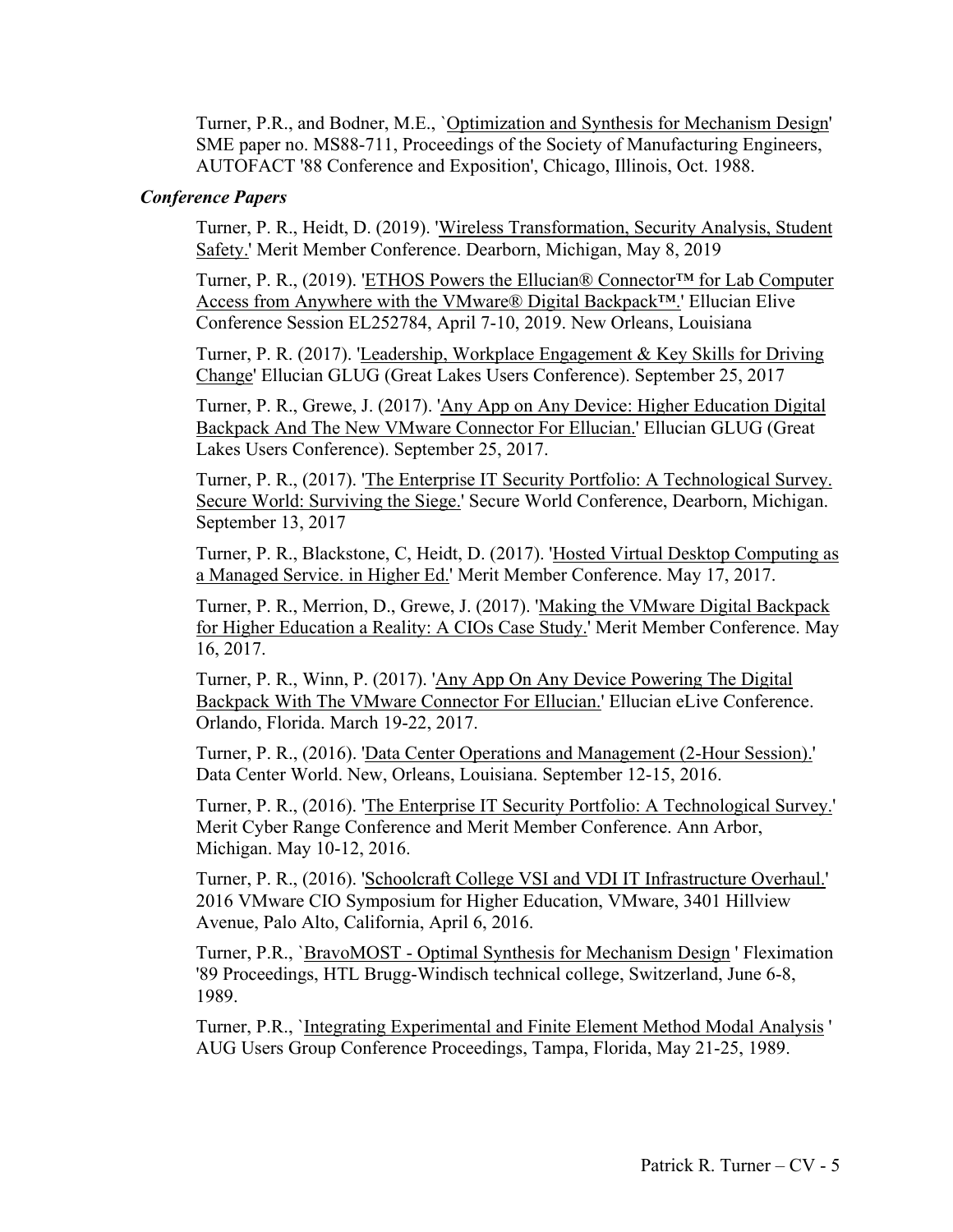Turner, P.R., `Integrating Finite Element Analysis with Quasi-Static Loadings from a Large Displacement Dynamic Analysis ' Proceedings of The MacNeal-Schwendler Corporation World Users Conference, Universal City, California, March 13-17, 1989.

Turner, P.R., `Integrating Finite Element Analysis with Quasi-Static Loadings from ADAMS™ using the SCHLUMBERGER BRAVO3™ System ' Proceedings of the INTERNATIONAL ADAMS USERS' CONFERENCE, Ann Arbor, MI, Sept. 1988.

Turner, P.R., `Workstation Integration for Large Displacement Mechanical Analysis' Course notes for University of Michigan Summer Conference Course on Computer Aided Engineering of Vehicles and Machines, Ann Arbor, MI., July 1988.

Turner, P.R., `Advanced Modeling in MCAE' Seminar notes for the Applicon User Group Conference, Ann Arbor, MI., May 1988.

Turner, P.R., `Getting The Most Out Of ADAMS/View' Seminar notes for the MDI World User Conference, Ann Arbor, MI., May 1992.

#### **PATENTS**

Kramer, G.A., Barrow, H.G., Turner, P.R., Bodner, M.E., Cooper, J.G. 'Method and Apparatus for Design and Optimization for Simulation of Motion of Mechanical Linkages.' United States Patent No. 5,297,057. Date of Patent: March 22, 1994.

#### **PRESENTATIONS AND INVITED LECTURES**

de Leon, Y. P., Turner, P. R., Thompson, H. (2020, May 28). 'Remote learning: The pivot for higher education. CIO Exchange Podcast on Apple Podcasts.' [Audio File]. VMware CIO Exchange

Turner, P. R. [ellucian] (2019, August 19). 'Providing students with course access anywhere [Video]' Ellucain Live Conference Interview

Shuster, S., Turner, P., Gavin, T., et. al. (2018).'Predictions Panel, secureCISO Detroit at the MGM Grand.' secureCISO Conference. Detroit, Michigan. August 9, 2018.

Turner, P. R., Phillips, S., Thorburn, P., Branjord, K. (2017). 'Executive Forum: Being Prepared for the Future [Customer Showcase Panel].' Ellucian eLive Conference. Orlando, Florida. March 19-22, 2017.

Turner, P. R., (2016). 'Data Center Concepts Seminar.' 2016 Schoolcraft Data Center Seminar. Livonia, Michigan. September 28,2016.

Turner, P. R., (2015). 'Data Center @ Schoolcraft College.' 2015 SEMCOG (South Easter Michigan Council of Governments) Tour. Livonia, Michigan. October 22, 2015.

Turner, P. R., 'Demonstration to Thomas "Mack" McLarty, counselor to President Clinton and former White House Chief of Staff, regarding presentation of the U.S. Dept. of Commerce E-Star Award to Mechanical Dynamics, Inc. for successful global competition.' Ann Arbor News, Ann Arbor, MI. July 29, 1997.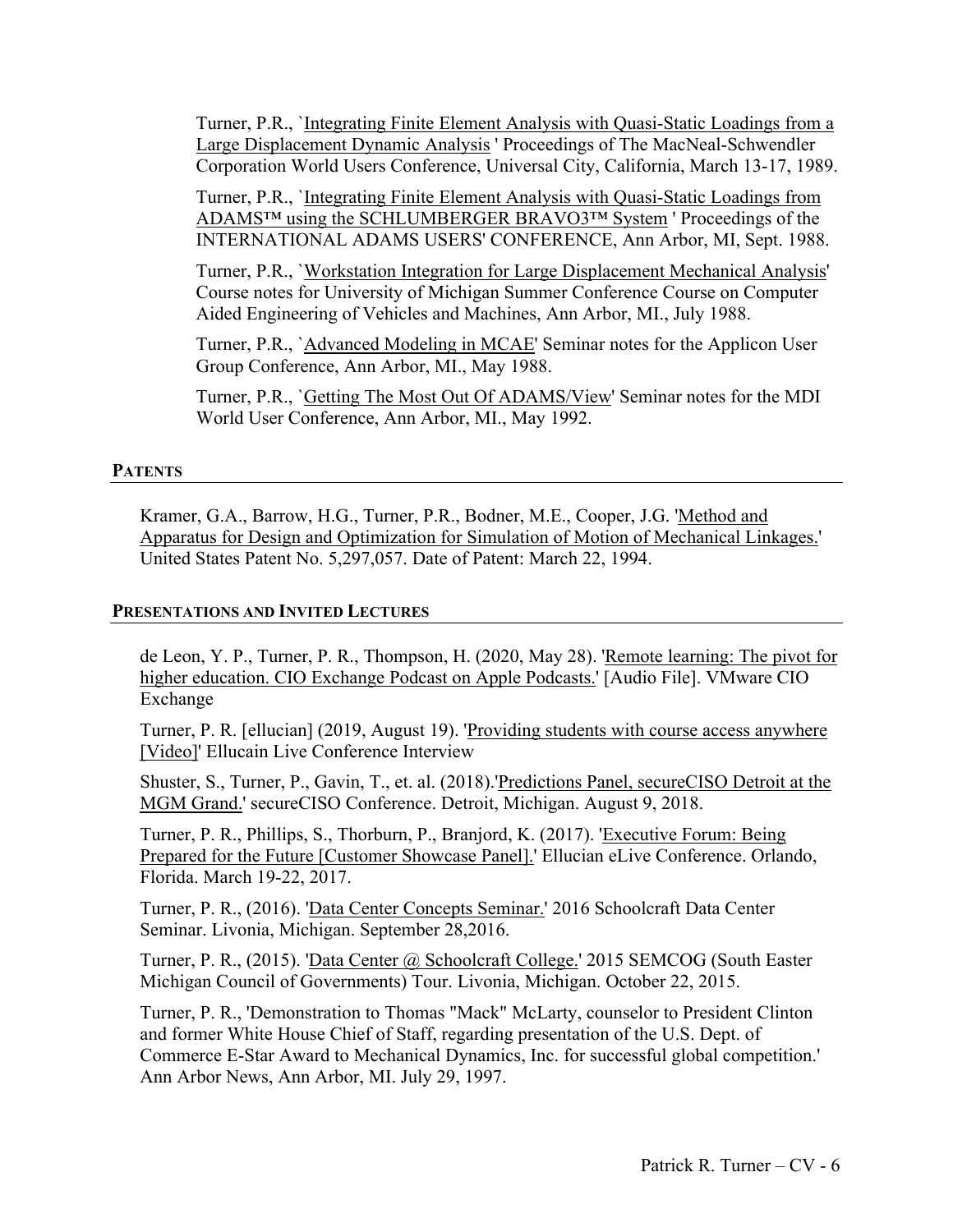Turner, P.R., `Integrating the Mechanism Optimal Synthesis Tool into the Mechanical Design Industry 'Schlumberger Technologies, CAD/CAM Division', Ann Arbor, MI, August 4, 1989.

Turner, P.R., `BravoMOST: Advanced Technology for Mechanism Design ' Applicon User Group "Update" Newsletter, Florida, February, 1989.

Turner, P.R., 'Computers in Engineering' at General Motors. Motor Week® (Television's Original Automotive Magazine with host John H. Davis), Aired in 1984-85.

## **PROFESSIONAL TRAINING**

**Registered Professional Engineer**, National Society of Professional Engineers, **Licensing Body:** State of Michigan, Department or Consumer & Industry Services, Board of Professional Engineers. **License Type:** Professional Engineer License – Permanent ID No.: 6201034960 **Dates Maintained:** 1989-2000. (License allowed to lapse due to non-use). Licensure through certified EIT / PE examination allowing certify designs project outcomes. **Schoolcraft College/VMware**, Chief Information Officer, Information Technology, 2015 Training on technology proposed and being implemented as part of a technology modernization project: • VMware "NSX Exploration" (Software Defined Networking) Feb 5-6, 2015 • VMware "vSphere: Install, Configure, Manage" (Virtualization) Mar 23-26, 2015 • VMware "View" (Virtual Desktop Technology 101) Mar 29-31, 2015 • VMware "Horizon (with View)" (Virtual Desktop Tech 102) April 20-23, 2015 • VMware "Mirage" (Sever and PC Update Management) Apr 27-29, 2015 VMware "vSphere: Optimize & Scale" (Advanced Virtualization) May 18-22, 2015 • VMware "vRealize Operations Manager" (Monitoring & Health) Jun 8-12, 2015 • BlueCat "IP Administration and Management" Training May 5-8, 2015 Cisco "Identity Services Engine" (Adv. User Login) Aug 18, 2015, Oct 1, 2015 • SolarWinds – (eleven modules for process monitoring and control) Nov 16-20, 2015 **Schoolcraft College**, Vice President and Chief Information Officer, Information, 2015 Smart College Mandatory Training while at Schoolcraft College.

#### **Engineering Society of Detroit**, Advanced Education Certificate

| • Professional Engineers Licensing Review Course Part II (P. E.) | Mar 1989 |
|------------------------------------------------------------------|----------|
| University of Michigan, Finite Element Analysis Methods (ME 557) | 1981     |
|                                                                  |          |

#### **PROFESSIONAL AFFILIATIONS**

| 2015-2020                                                                                  |
|--------------------------------------------------------------------------------------------|
| Gathering of Michigan Higher Education CIO to share activities, challenges, and solutions. |
|                                                                                            |
| 1988-2002                                                                                  |
|                                                                                            |

State of Michigan - Licensed Professional Engineer.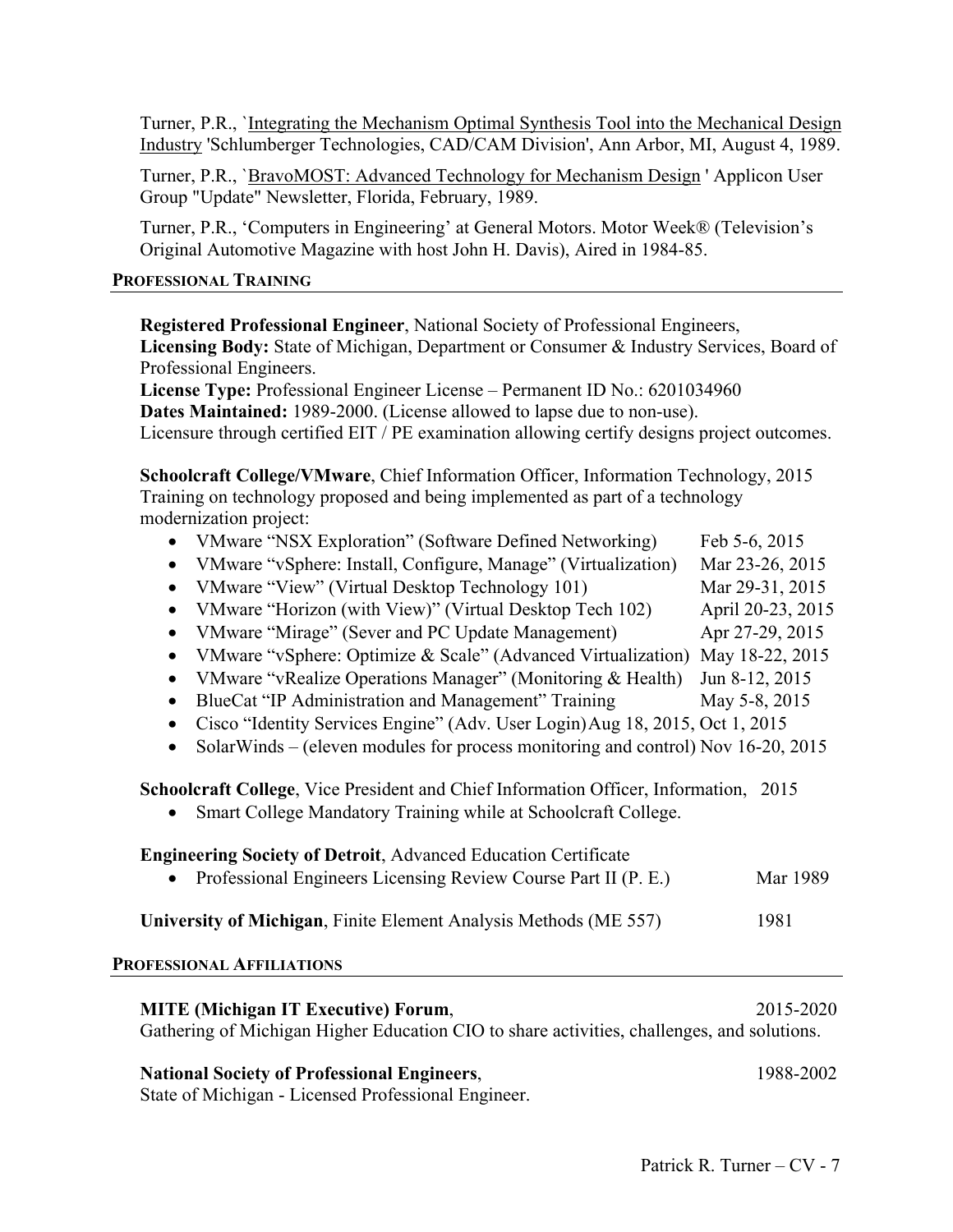**Ellucian CIO Forum**, Leading student information system provider, 2016-2020 Ellucian executives and international CIO's from higher education discuss emerging technology in student information systems.

Gartner<sup>®</sup> – Leading technology research and advisory company, 2017-2020 Member, research subscriber, expert advisory guidance, and annual symposium attendance.

**Michigan Community College Association**, legislative/public advocacy 2016-2020 Network-centric organization focused on community on legislative and public advocacy. I and Schoolcraft provided hosting services for MCCA's public facing IT infrastructure.

**VMware CIO Forum,** World leader in IT Virtualization 2016-2020 VMware executives and international industry and education CIO's discuss emerging technology in computer and systems virtualization.

## **PROFESSIONAL SERVICE**

**Schoolcraft College Board of Trustees – Administration Representative**  Public Monthly Board Meetings – Schoolcraft College Cabinet Member, 2014-2020.

**Ellucian® ETHOS™ Advisory Board.** (Industry leader in Student Information Systems) Customer Advisory Board Member (Guiding development of a new Higher Education universal data model for industry wide data sharing), 2018-2020.

**Merit Networks – Member Conference – Organizing Conference Committee**  Merit Member Conference & Merit Cyber Range Conference, 2018.

| <b>Secure World Conference – Organizing Conference Committee,</b> | 2018-2019. |
|-------------------------------------------------------------------|------------|
|-------------------------------------------------------------------|------------|

**Mechanical Dynamics, Inc. Board of Directors Member – Management Representative**  Participated in corporate board mtgs. as executive management representative. 1993-1997.

#### **COMMUNITY SERVICE**

#### **Faith Church and River Church**

Deacon, Advisory Board Member, Technical Production Lead, Summer Camp Tech Team Waterford, MI; Holly, MI; Rose City, MI, consistently since 2000 to Present

#### **Reign the Band, Christian Rock Band, Manager, Sound Technician**

Managed/collaborated on Record Contract, Gig logistics, Music Video filming and production, photo shoots, website creation, social media, finances, concert events, band member harmony. Two Music videos on YouTube.

#### **Big Lake Association**

Board Member, Treasurer, Davisburg, MI, 1986-1990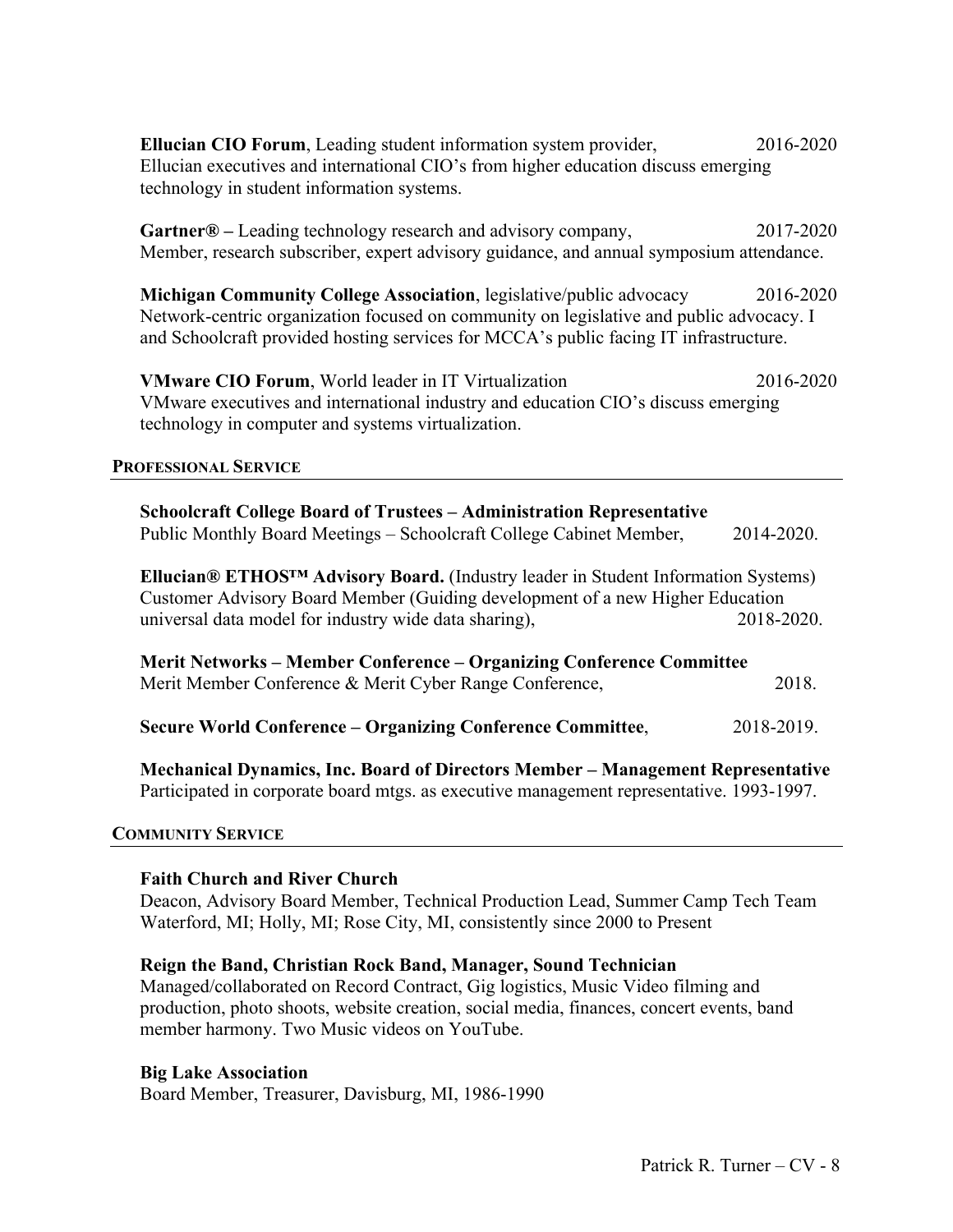# **ACCELERED LLC – VICE PRESIDENT OF INFORMATION TECHNOLOGY & SECURITY OPERATIONS**

Bethesda, Maryland November 2021 - Current

- Manage all facets of IT infrastructure  $\&$  security operations for AccelerEd (a division of UMGC Ventures) whose main client is University Of Maryland Global Campus (UMGC) one of the largest online universities in the United States supporting over 90,000 students.
- Participate on Executive Staff reporting to the CEO assisting in Strategic Planning, Organizational and Operational Structure, and enterprise vision casting.
- Manage Security Operations including strategy and day-to-day application of a complete portfolio of security tools from virus protection to SIEM & advance threat detection tools.
- Manage Security Governance Risk and Compliance as well as development of a new framework agnostic governance program with a focus on CMMC & NIST SP800- 171.
- Manage Server Engineering and Networking for UMGC 's Global Azure/AWS Cloud presence (85%+ of workloads) as well as two domestic Data Centers (Remaining  $\sim$ 15%).
- Manage Desktop Engineering and Support for the Global Enterprise.
- Manage Global Help Desk via Stefanini® for Tier 1 and local staff for Tier 2 & 3 support.
- Manage global remote office IT infrastructure and support for US, Europe,  $\&$  Asia

## **DEDUCTIVE DATA - OWNER and PRICIPLE CONSULTANT (SINCE 2000)** Davisburg, Michigan - September 2020 - Current

Client: University of Maryland Global Campus, via Higher Digital April 2021- Nov 2021

- Position: Acting CIO, AccelerEd (a division of UMUC Ventures) reporting to CEO.
- Security Framework consulting for implementation of CMMC (Cybersecurity Maturity Model Certification, a new DoD mandate) requirement.
- Global Telephony Strategy and migration from Cisco UCCE to Five9 Contact Center Software Systems – Rationalize 63 business user groups & user experience assurance.
- Restructuring global support system via ServiceNow™ satisfy diverse user groups.
- Guidance and consolidation of FY22 IT budget proposals and roll up.
- Oversite and guidance of the IT support organization (AccelerEd) on CEO staff.

Client: Macomb Community College September 2020 - Current

• Security Focused Consulting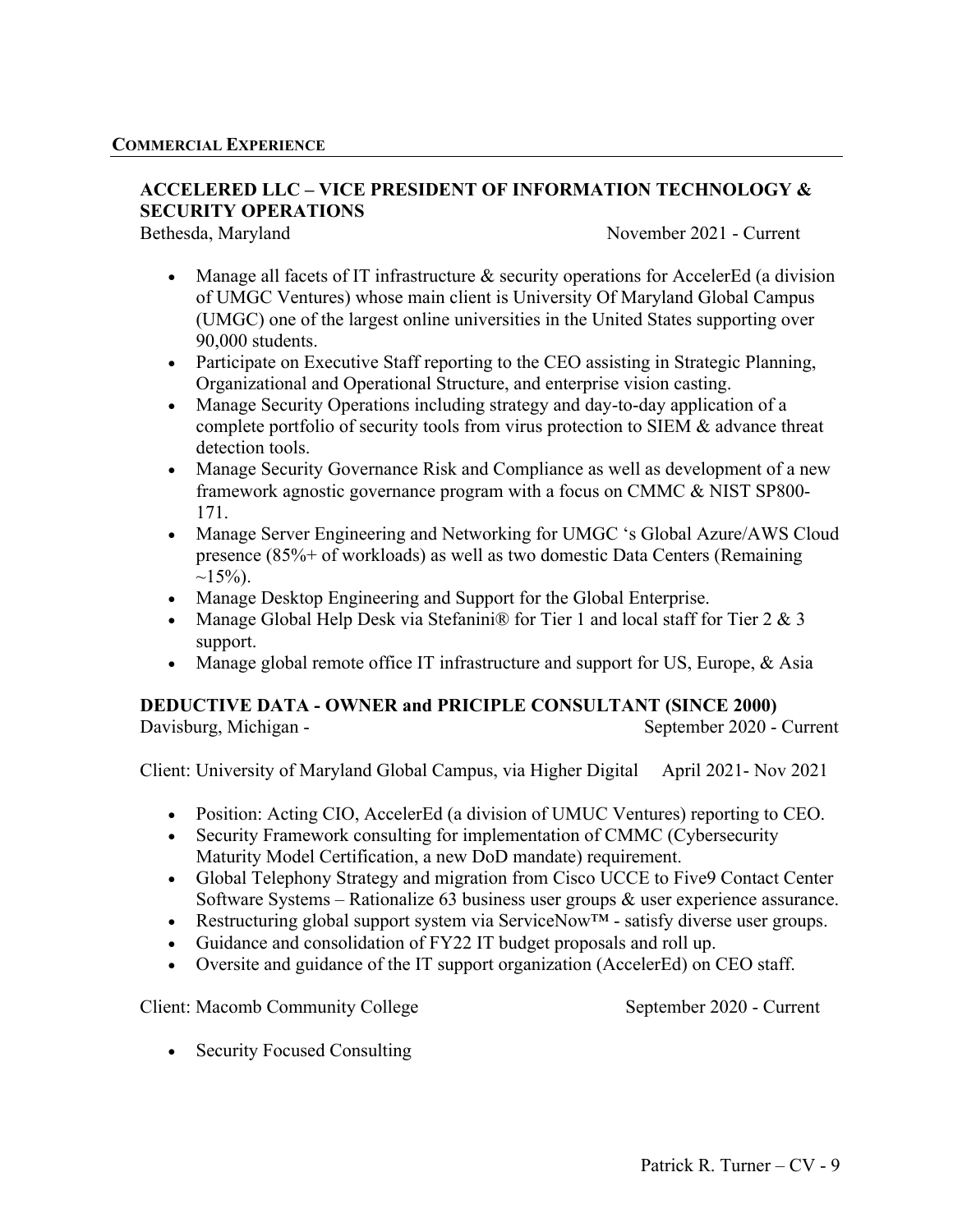- Successful PCI compliance remediation for 2nd largest Community College in Michigan involving process redesign, systems upgrade, PCI Self-Assessment Questionnaire use clarification, and remediation project definition.
- Stakeholder review, analysis, prioritization and project definition for IT system penetration testing findings remediation.
- Led point-of-sale system upgrade design, HW specification, quoting, logistics coordination, vendor management and future implementation project management.
- Led investigation on Privileged Access Management technology, manufactures, coordinating top (Gartner Magic Quadrant) manufacture demonstrations, principal author of full requirements specification and RFP documents including a requirements traceability matrix for future project implementation acceptance criteria.
- Led Cyber Security incident response investigation and remediation planning.
- Review 3rd party incident response remediation findings report, making recommendations and prioritization for a cyber security remediation project.

# **SCHOOLCRAFT COLLEGE - VICE PRESIDENT and CHIEF INFORMATION OFFICER**

Livonia, Michigan June 2014 - August 2020

- Full technical oversight of all Information Technology Systems and Staff.
- Provide technical vision/strategy to keep college information systems current, highly available, and meeting expectations of our primary client; students.
- In 2014, audited enterprise IT systems leading to \$10M of upgrade approvals and an overhaul of all IT systems; including compute, storage, network, carrier services, phone systems, and substantially expanded monitoring and cyber security systems.
- The overhaul also included a total enterprise virtualization of IT using VMware for server virtualization and initiated a conversion of 2500 PCs to Virtual Desktops.
- In 2020, replaced entire enterprise Wi-Fi system, more than tripling the number of APs, using latest 802.11ax protocol (Wi-Fi 6), adding four new buildings and Wi-Fi to parking lots aiding pandemic response.
- Pivoted to online course delivery over days, responding to the 2020 pandemic. Moving over 1100 traditional class sections to online.
- In 2019 planned a 5-year Schoolcraft IT infrastructure refresh including a move from blade server compute and SAN storage to hyper-converged vSAN with 100% GPU support for virtual desktops. Leading to improved performance, reliability, and robustness, as well as remote availability, support for demanding video performance, and further improved cyber security. Will be complete before YE 2020.

# **SCHOOLCRAFT COLLEGE - EXECUTIVE DIRECTOR OF DATA CENTER OPERATIONS**

Livonia, Michigan January 2014 - June 2014

- Led conceptualization and design of 150 rack commercial co-location data center.
- Design included a CHP (Continuous Heat & Power) generator to power data center.
- Generator to be fueled by waste natural gas exhaust from a college owned oil well.
- The design and preliminary budgeting was complete and was ready to let out to bid.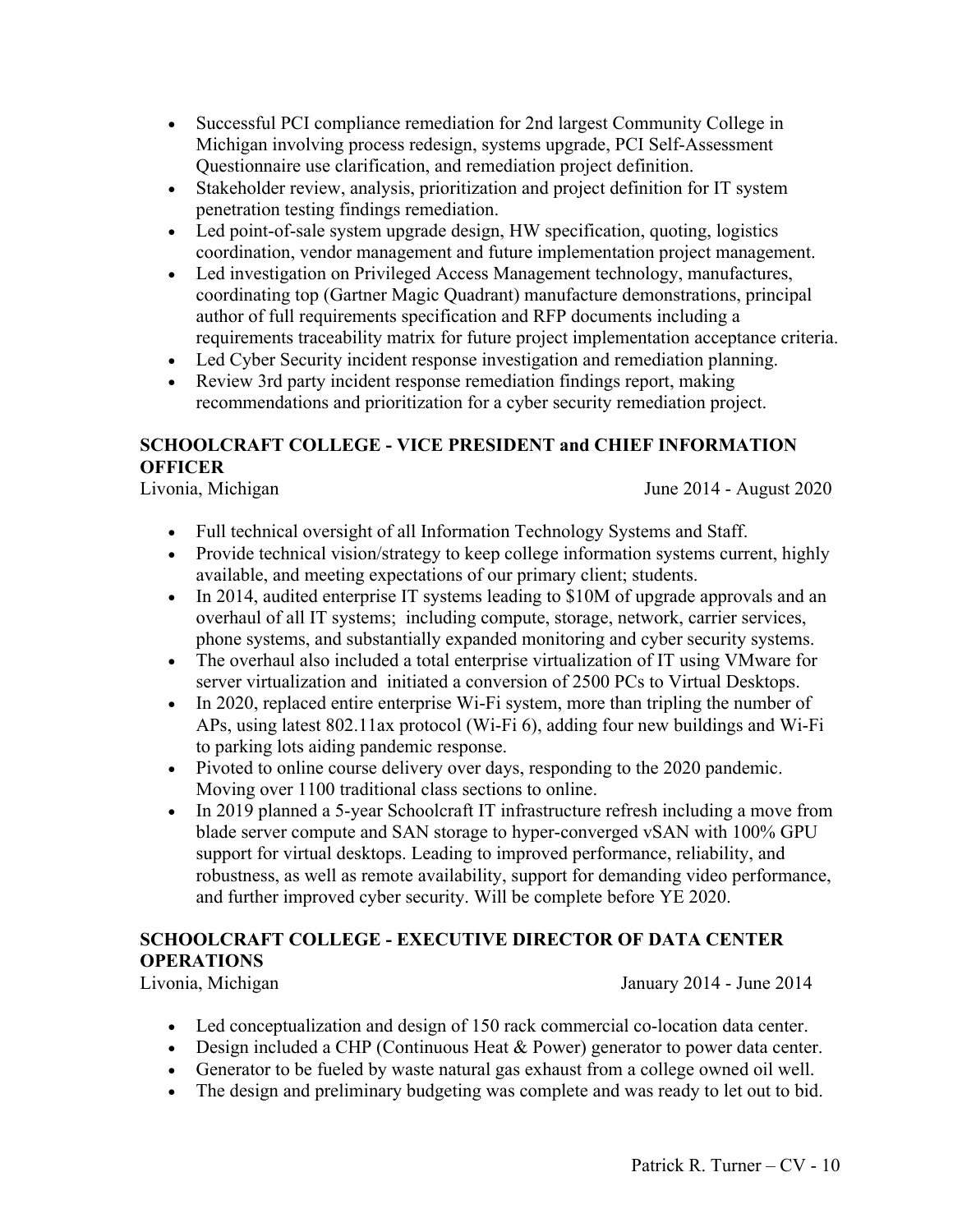- The data center was not built due to financial constraints
- College Data Center virtualization consolidated 16 racks to 4 racks. The remaining 12 racks were converted to a mini tier 3 co-location data center now housing four customers and soon to be more.
- Designed, developed, and taught a Data Center Design course.
- Designed, developed, and taught a Data Center Operations course.

# **LIBERTY CENTER ONE, LLC. - CHIEF TECHNOLOGY OFFICER and CHIEF INFORMATION OFFICER**

Pleasant Ridge, Michigan January 2008 - January 2014

- Eiberty Center One, , LLC is a  $20,000$  sq. ft. high density and high availability Commercial Colocation Hosting Facility which had 100% uptime during my entire tenure, from April of 2008 to December 2014. The facility can be unofficially characterized as an Uptime Institute Tier Three facility with nearly 1000 clients.
- Involved in all major pre/post-sales activities and100s of tours to prospective clients.
- Led the design, documentation, and implementation of controls/processes, and then was the principal Plante Moran Audit Team contact, leading a successful 2010 SAS70 Type II Audit. Uniquely, not requiring a Type I Audit and concluded the Type II audit with no exceptions!
- Technical leadership of all operations of physical and logical services provided.
- Evaluated technical requirements for all major prospective clients, recommended solutions and guided implementation for major facility deployments.
- Partnered with Telecom Carriers providing facility networking infrastructure, specify and implement client private pt2pt, MPLS, etc. circuits.
- Led implementation, support, and maintenance of all major infrastructure sincluding:
	- 1. DTE primary power distribution through a private GE 2.5MW transformer
	- 2. Backup power system by two 750KW Kohler diesel generators and Kohler paralleling switch gear
	- 3. Uninterruptable Power Supply system by a 750KW MGE and a redundant 625KW Liebert UPS
	- 4. Monitoring of over 100 channels of data via a digital data acquisition system of all major mechanical systems. Designed to provide remote web-based viewing, email alerts, SMS pager alerts, and automated phone dialing alerts.
	- 5. Dual Russelectric 2000 Amp Automatic Transfer Switches.
	- 6. Networking Services provided by a Cisco infrastructure including four Cisco 6500 enterprise class routers. Monitored using an extensive implementation of Cacti, Zabbix, and Nagios SNMP style monitoring.
	- 7. Cooling systems including eleven 30 ton Liebert System III CRACs (Computer Room Air Conditioners) supported by a web-based temperature monitoring and alert system.
	- 8. Security Systems including Prox card readers and biometric door access system backed-up by a system of CCTV cameras connected to motion activated DVR system. 24/7/365 remote alarm monitoring.
	- 9. Fire Suppression provided by FM200 inert gas system (avoiding water-based systems possibly leading to IT equipment damage).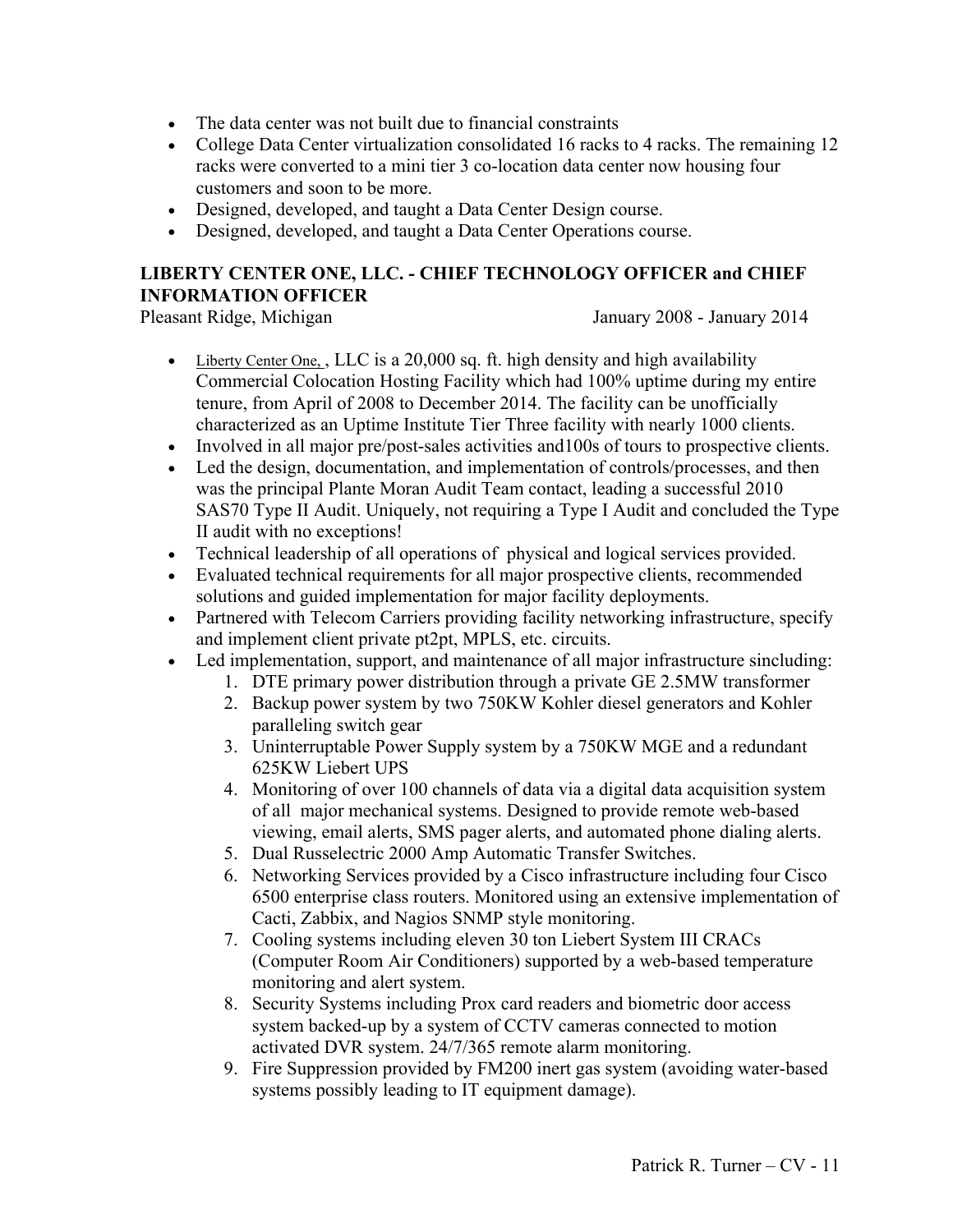10. 24/7/365 Monitored fire alarm system.

- Occasionally led system selection, design, and implementation, particularly for monitoring.
- Liberty Center hosts major applications for GM, Ford, Chrysler, and several other Fortune 500 Companies.
- Provided high level technical leadership of Hard Drive Hotel, and Able Team.

# **WEB ELITE, LLC - CHIEF TECHNOLOGY OFFICER and CHIEF INFORMATION OFFICER**

Pleasant Ridge, Michigan April 2002 - December 2007

- Web Elite markets Web-enabled enterprise business systems and provided technical leadership for all Programs, Projects, and Product Development. Provided technical vision & high level tactical direction, for all business and technical processes.
- Provided leadership of all technical staff.
- SME Lead for implementing process improvements and attaining a CMMI Level 3 rating for Web Elite. (CMMI is Carnegie Mellon University's "Capability Maturity Model Integration" process improvement model) then required by General Motors and aligned with GM's SDP-21 process.
- Led the effort to gain a Ford Tier 1 vendor number for Web Elite.
- Provided design and technical guidance conceiving and winning a Point-Of-Sale Video Marketing System Program planned installed at North American Daimler Chrysler Dealership Service Centers.
- Served as principal force, turning around a non-profitable relationship with General Motors leading to follow-on business with GM and led to restructuring of Web Elite and General Motors organizations.
- Initial assignment was to design from process-flow-diagrams and implement  $20+$ Web-based business applications for ZevXchange, LLC; a multi-million-dollar electric car business; saving General Motors, Inc. tens of millions of dollars.
- Conceived a product and led development of a Web-Based-Training system and series of courses creating new business success with Ford's Corporate Quality Development Center.
- Provided leadership designing and implementing a digital video production studio supporting Web Elite's eLearning course content creation projects.
- Principal leading turn around of several trouble accounts including Carhartt Clothing, GM SPO (Supplier Parts Operations), and Accident Fund.
- Ensured differentiated solutions through intuitive  $\&$  efficient business process analysis & mapping. Providing technical solution aligned with business client vision.
- Oversaw replacement of legacy information systems, using both off-the-shelf solutions, or completely custom systems for Web Elite Clients as needed.
- Oversaw all technical resource allocation, billability, hiring and termination.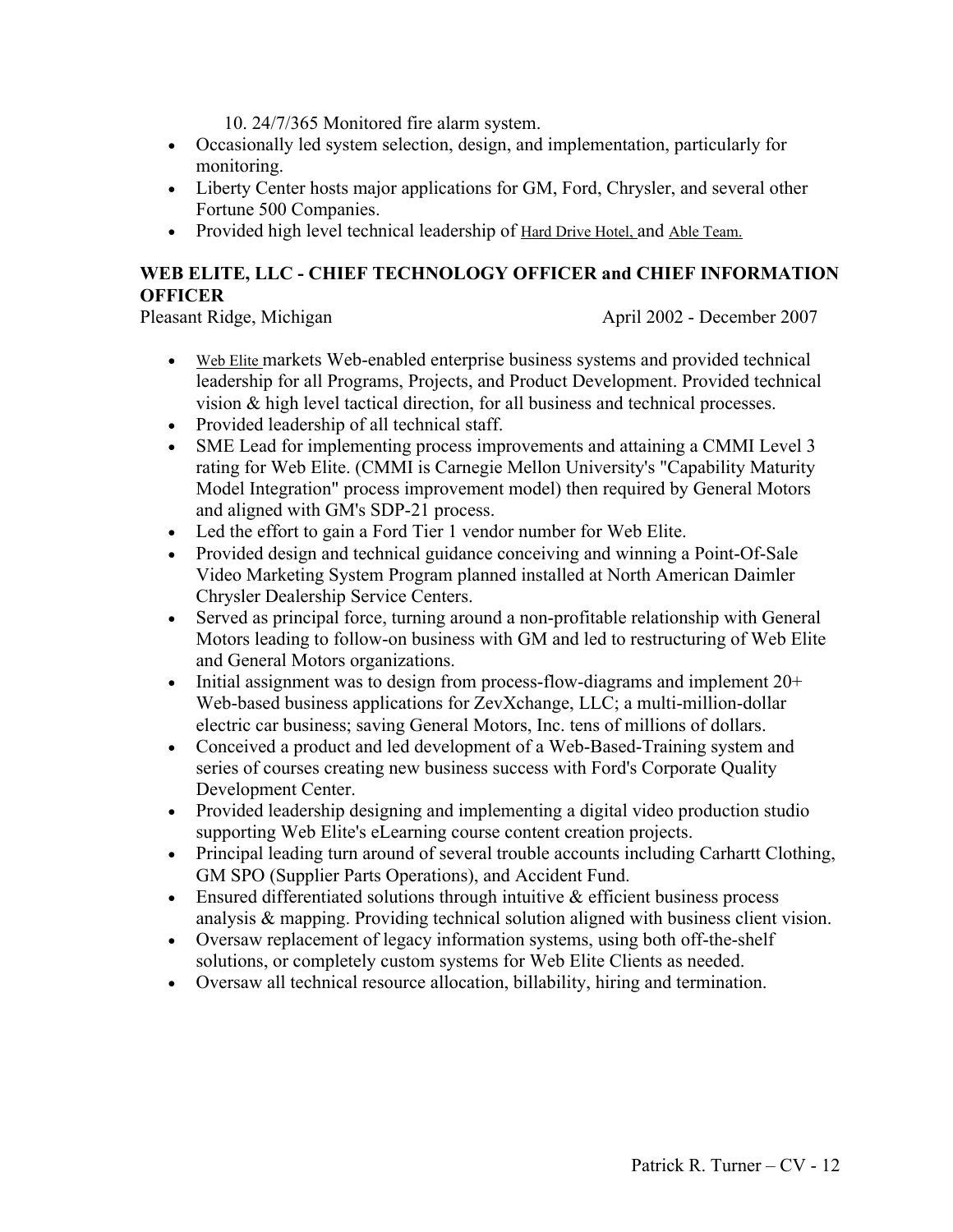# **AAWUA, LLC - INDEPENDENT MANAGEMENT CONSULTANT, MANAGER, and MANAGING DIRECTOR**

Clarkston, Michigan 1998 - 2003

Opened a consulting practice, creating various entities and businesses. Providing:

- Software development consulting for Pulte Home Sciences and Torvec, Inc.
- Beta Testing and developed user documentation for SIMMs(tm), a high security encrypted internet chat and e-mail system.
- Financial systems research (i.e., Created sections of http://www.new-shore.com, a financial education site on investing due diligence).
- Mechanical systems simulation engineering expert witness consulting (Torvec, Inc.).
- Marketing and sales of legal services (Pre-Paid Legal, Inc., Director in 3 months).
- Personal investment portfolio management, real estate speculation, and marketing financial educational material.

# **MECHANICAL DYNAMICS, INC. - VP, PRODUCT DEVELOPMENT from 93 on, & prior DIRECTOR, INTERFACE PRODUCTS**

Ann Arbor, Michigan August 1989 - December 1997

- Helped promote Mechanical Dynamic Inc.'s (MDI) worldwide virtual prototyping software leadership. Helped guide MDI to a CAGR of 30-40%.
- Managed a multi-million-dollar budget.
- Led a company-wide team implementing a complete restructuring of 15 core software products (some FORTRAN written from 1977).
- Cultivated / maintained effective customer, distributor, and third-party relationships.
- Part of a management leadership team who positioned MDI for an IPO.

As Director I:

- Turned around a failing graphical post-processing package; ADAMS/Post and delivered on time and on budget.
- Introduced the use of graphical modeling for MDI's Mechanical System Simulation software via design and creation of ADAMS/View pre/post processing system.
- Led a team introducing Parametric Modeling, programmable user interface to main simulation product ADAMS (Advanced Dynamic Analysis of Mechanical Systems).
- Responsible for adding optimization methods and DOE (Design Of Experiments) methods into the modeling and simulation control environments.
- Assisted marketing with collateral development, demonstration systems, and technical presentations.

# **SCHLUMBERGER TECHNOLOGIES CAD/CAM - ENGINEERING MANAGER**

Ann Arbor, Michigan March 1986 - August 1989

- Provided technical leadership for a collection of MCAE software including: FE Modeling, FE Analysis, ADAMS Interface, Linkage Synthesis, FE Shape Optimization, Piping Schematic Design, and NC Machining CAD Geometry Tagging.
- Awarded a US patent, with others, for new Linkage Synthesis work.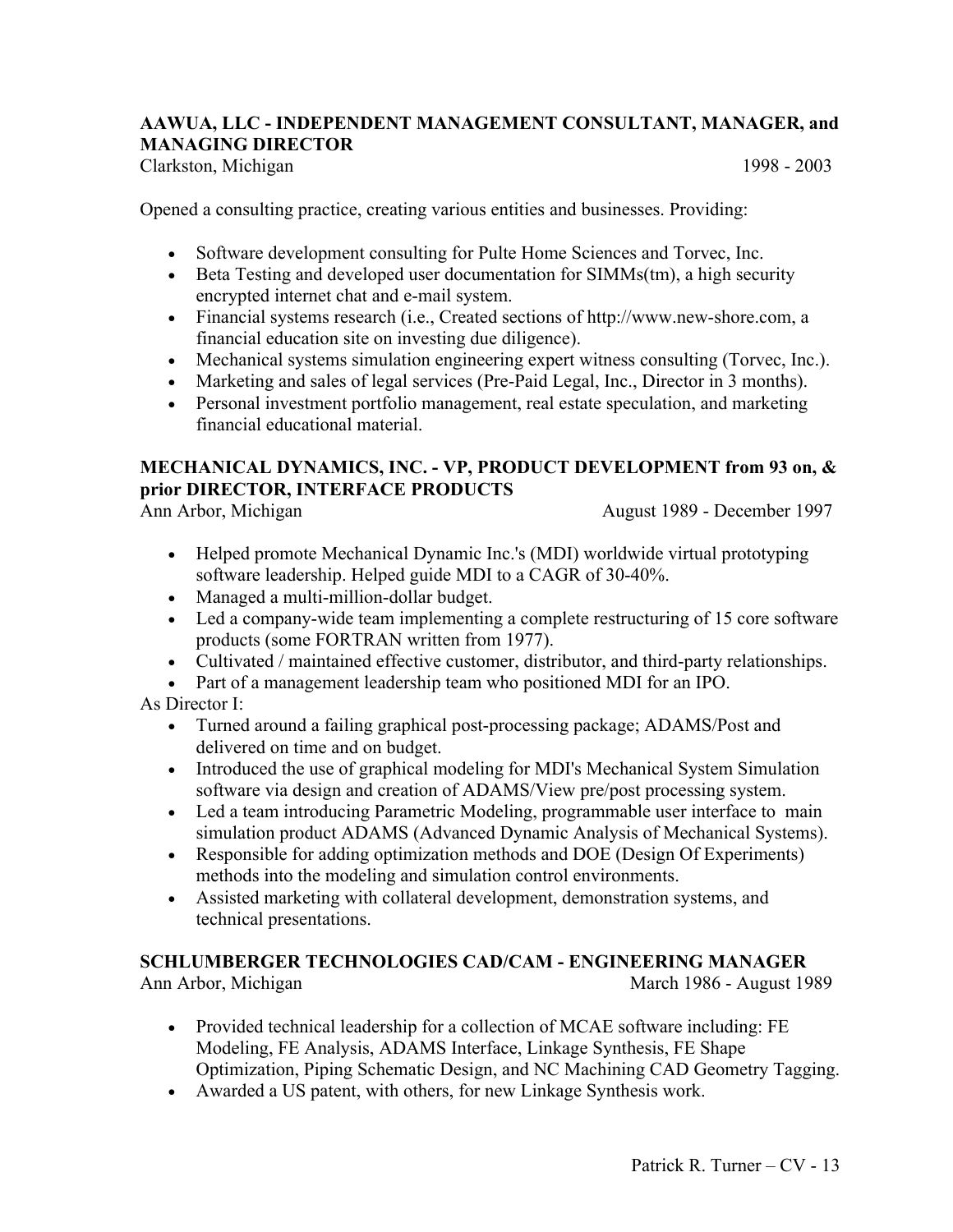- Managed development vision, plans, product specifications, documentation, release process, customer and field support, resource planning and scheduling.
- Provided marketing with business plans, collateral development, sales training and guidance, field training, technical presentations, etc.
- Developed and delivered many technical MCAE presentations across the US and Germany, Sweden, Switzerland, Italy, France, Japan, Korea, etc.

# **CHEVROLET - PONTIAC - CANADA GROUP - SENIOR PROJECT ENGINEER - 2.5L ENGINE DEVELOPMENT GROUP**

Pontiac, Michigan **Properties** 2012 1985 - March 1986

- Implemented use of dynamic simulation for 1987 2.5L valve train development.
- Implemented Fourier cam design techniques.
- Managed FEM (Nastran) optimization of valve train components.
- Oversaw funding & coordination of UC Berkley valve train dynamicresearch.
- Managed dynamic experimental analysis of valve trains.
- Coordinated "Variable Valve Train" research at Ricardo Engineering, England.

# **PONTIAC MOTOR DIVISION OF GENERAL MOTORS - PROJECT ENGINEER**

Pontiac, Michigan June 1981 - January 1985 Engineering Analysis (sixteen months): Performed acoustic, vibration, and modal analysis of vehicle structures primarily to improve vehicle interior noise. Analytical and experimental analyses involved intensive use of instrumentation and computers. Structural Analysis (eleven months): Classical and finite-element-method analysis of systems (i.e., body, engine, & suspension components) provided design direction.

GM Fellow at Massachusetts Institute of Technology (eighteen months): Acquired a MSME degree and performed vehicle dynamics research.

## **COMPUTER SKILLS**

**Desktop Software (Excellent to Expert)**: Microsoft Word, Excel, Power Point, Viso, IE, Edge, and others. Adobe: Acrobat Pro, Dream Weaver (**Moderate**), PhotoShop, Illustrator (**beginner**). Learning Management Systems: Blackboard: **Intermediate**, Canvas: **Intermediate**.

## **OTHER**

Interests/Hobbies: Event and concert live sound engineering, mixing, post production, recording. Video Production including camera operator, live event multi-camera switching, internet live streaming, post production editing, director, producer (Examples: music videos – I Will Not Forget by Reign (https://www.youtube.com/watch?v=u1vt4\_pRZYE) and Ten Thousand Angels by Reign (https://www.youtube.com/watch?v=NmlSu37P9no)). Wood working with variety of commercial tools and machinery. Metal working including welding, torch cutting, assembly and repair.

Citizenship: United States of America